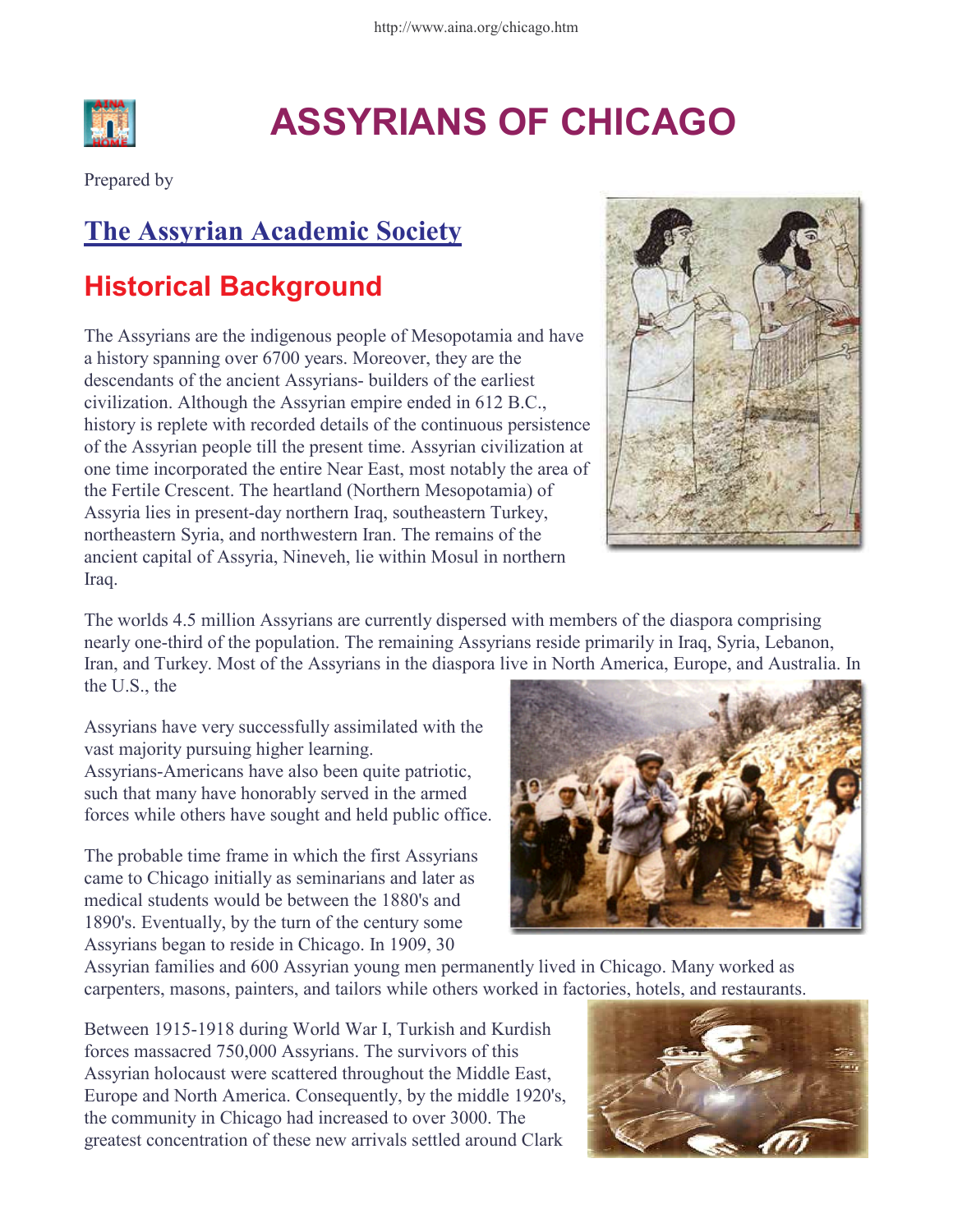and Huron. Most of these immigrants came from villages in northwestern Iran (Lake Urmia) and southeastern Turkey (Hakkari mountains).

By the 1930's, the Assyrian community slowly moved northward towards Lincoln Park, Lakeview, and Uptown. A steady stream of new arrivals from Iran, Iraq, and Syria continued through World War II. One survey estimated 5,000 Assyrians in Chicago in 1944. Chicago's Assyrian population was three times as great as any other



American city. An August 12, 1940 Time magazine article on the arrival of the Assyrian Patriarch Mar Eshai Shimun to the U.S. estimated the Assyrian population in the U.S. at 70,000 although this number was not stratified regionally.

Following another wave of persecution in Iran in 1948, more Assyrians arrived in the U.S. from Iran. In the 1960's, larger numbers entered from Iraqi cities such as Baghdad, Kirkuk, and Basra. During the Lebanese War of 1975-1992, many Assyrians immigrated to the Chicago area.

In the 1980's and 90's, larger numbers of Assyrians came to Chicago on account of the Iran-Iraq war. The suffering following Gulf War in 1991 and the subsequent U.N. embargo against Iraq has led to still more refugees fleeing shortages of food and medicine. Many Assyrians continue to arrive from Iraq, Iran, Syria, Lebanon, and Turkey as students or as family reunification immigrants.



Relatives and several private Assyrian social-welfare organizations as well as the various churches have supported most of these Assyrian refugees. Catholic Charities and the Church World Service have assisted some Assyrians.

## **Demographics**

Most Assyrians in Chicago live on the north side of the city. The greatest number resides in West Rogers Park. Smaller concentrations live in Edgewater, Andersonville, Budlong Woods, Ravenswood, Hollywood Park, Peterson Park, East Rogers Park, and Albany Park. Many Assyrians have begun to move into the near north and northwest suburbs such as Skokie, Morton Grove, Niles, Des Plaines, Itasca, Schaumburg, and Arlington Heights. A sizeable community also resides in Elgin.



There is no reliable official census estimate of Assyrians in the U.S. because they come from various different countries. It is believed that the vast majority of Assyrian immigrants are classified as citizens of their respective countries of origin. Thus, an Assyrian from Syria may be classified as Syrian while one from Iran Iranian, etc. Consequently, only a small portion is classified as Assyrian by the official census. According to the official U.S. Census, the following designations are entailed under the Assyrian identity: Aramean, Assyrian, Chaldean, Chaldo, Jacobite, Kaldany, Kaldu, Kasddem, Kasdu, Nestorian,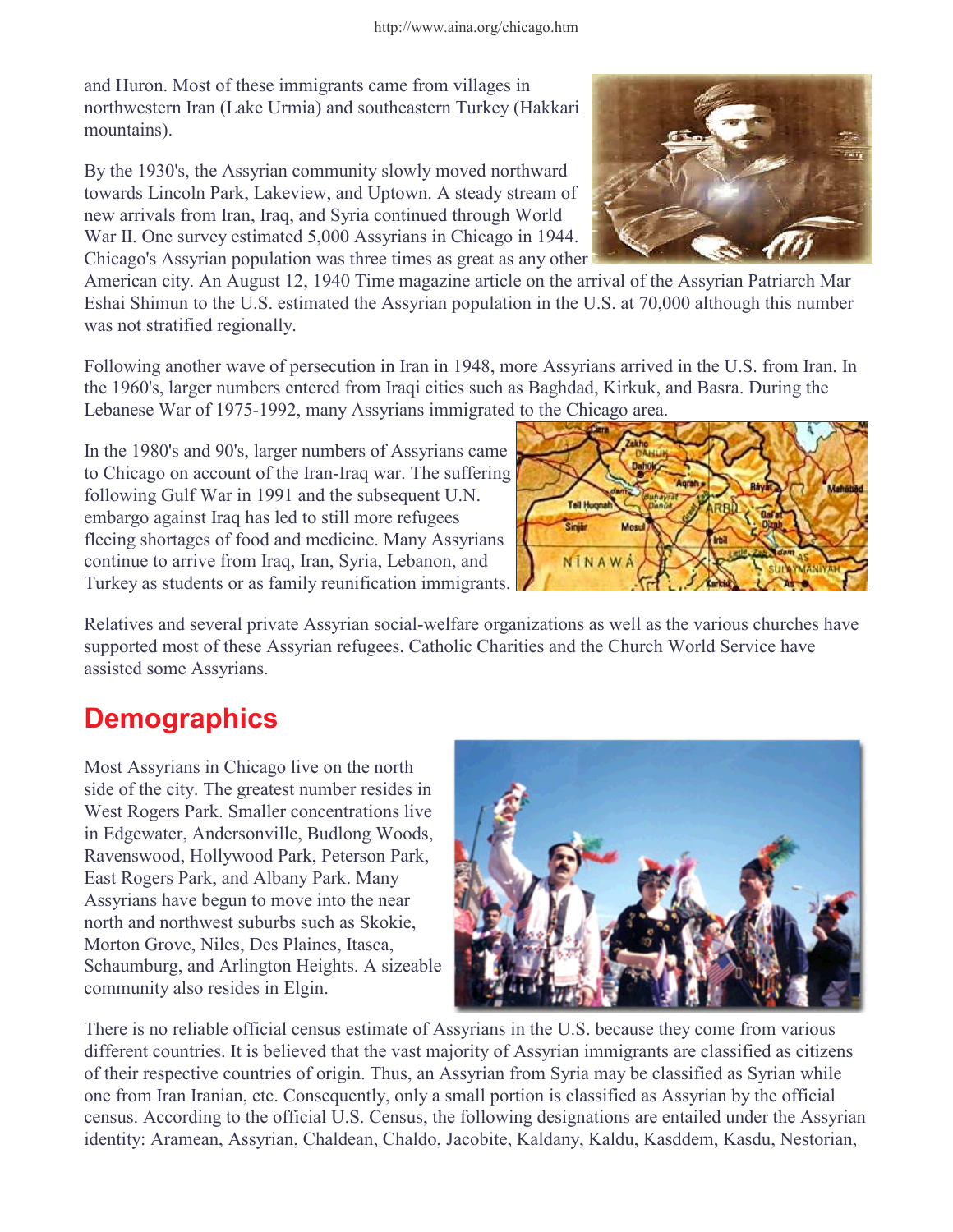and Telkefe.

Estimations indicate roughly half of the newly arrived Assyrian immigrants are employed, 1/4 are homemakers,  $1/10$  are retired, and  $1/10$  are unemployed. Culturally speaking, Assyrians place a great emphasis on educational opportunity. As a result, the majority of Assyrians raised in the U.S. is college educated; still more, a growing number are pursuing higher graduate education in medicine, law, computer science, education, and the sciences. Many other Assyrians work in clerical positions, insurance companies, real estate, building maintenance, and hotels. Some Assyrians work in unskilled or semiskilled capacities such as factories and as taxi drivers.

Statistics regarding unemployment are misleading since many skilled or highly educated Assyrians fleeing war-torn countries need to spend years certifying their previous education or experience while others are forced to begin their education anew. Familiar anecdotal stories include the university professor from Iraq working as an unskilled assembly line employee while waiting to rectify in U.S. institutions of higher learning. Also, within the ranks of the unemployed one may find a



residency-trained physician awaiting completion of a series of board examinations and applications to U.S. residency programs.

The Assyrians are industrious and have a great entrepreneurial spirit. Many Assyrians are small business owners. A review of the Assyrian Business and Professional Directory for 1996-97 showed 390 entries in the Chicago land area. These estimates are believed to be low since not all businesses have been included. Some estimates suggest the numbers may be twice as high. The most common types of Assyrian businesses include video rental stores (estimates range between 43- 150), restaurants, gas stations, auto repair shops, convenience stores, auto dealerships, beauty salons, computer stores, alteration shops, air conditioning and heating, photography, insurance, real estate, and construction contractors. Scores of physicians, dentists, lawyers and accountants are also found in the Assyrian Business and Professional Directory. There are at least two anodizing plants, three manufacturing plants, and two major parking lot chains.

Most Assyrians that arrived in Chicago during the 1970's came from Iraq. With the exception of the elderly, estimates suggest that 80-85 % of younger Assyrians coming from Iraq are college educated without a gender-based difference. As most of the institutions of higher learning in the Middle East are based on English as a second language, most Assyrian immigrants received some or most of their education in English. Few elderly Assyrians including those who



directly survived the holocaust of 1915 and their direct descendants received no formal education since they were dislodged from their homes and forced into refugee camps. Of those Assyrians raised in the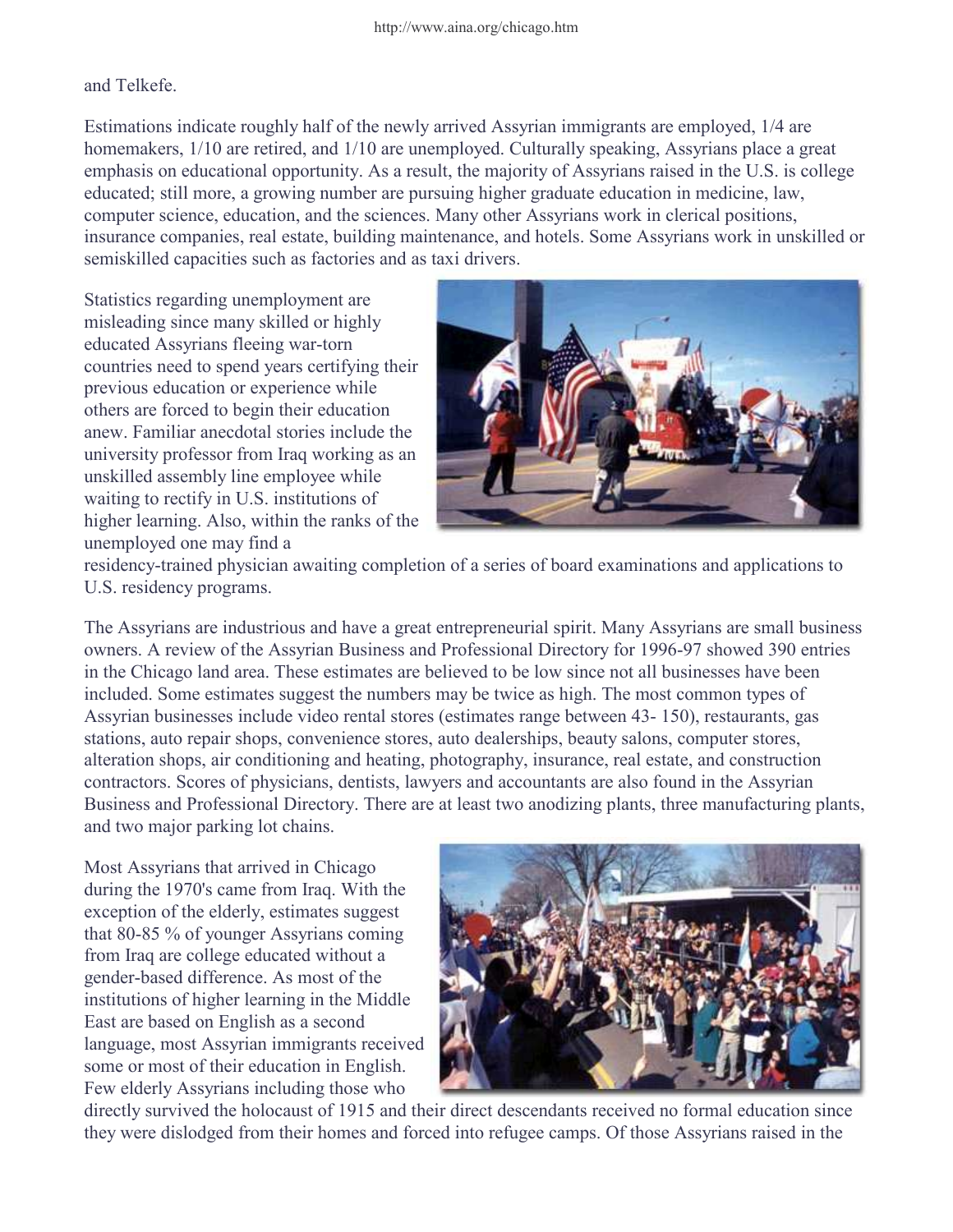U.S., the vast majority complete high school and a large growing majority are entering college or trade schools.

The intermarriage rate for Assyrians arriving since the 1970's is quite low with some estimates suggesting less than 10%. Of those Assyrians arriving before World War II when the community in Chicago was still relatively small, the intermarriage rate is higher. Even with intermarriage, though, close links to the community are preserved.

#### Current Migration Patterns

Many Assyrians are continuing to move into the near north suburbs of Chicago, although the majority still reside in Chicago. The current of trend relocating to the west coast (primarily Phoenix, AZ) seems to be surfacing among Assyrian families. Assyrians still choose to move into communities where other Assyrians already reside. Although economic and political conditions in their countries of origin (e.g. Iraq) are precarious, many still return to visit relatives in Iran, Iraq, Lebanon, Syria, and



Turkey. A few Assyrians have returned to live in their original countries.

#### Language

Assyrians in Chicago speak modern Assyrian, which is also called Syriac (Surit) or Aramaic and has its own unique alphabet. It is a derivative of Ancient Assyrian (Akkadian and Aramaic). One of the greatest contributions the Assyrians have made to civilization is the first writing system and alphabet. As a Semitic language, Assyrian is related to Hebrew and Arabic but is distinct from and predates both. According to the official

مبدة ومصبة حجممهمة تقميضنة ويممقيه بكح جدم يوكه منوذم فهذو المعدودة اللغة مذب والله والمحتفظ المحفظ فممعد وووال مَلَا هُرَ مِنْتَمَالِهِ سَوْفَةَ قَدْ الْخَفْةِ الْمَوْفَةِ هَيْءَ وقمهم كعمره ونكف ممنى وممحق مكغفة فديحة ددومنى المقدين

U.S. Census of Population and Housing (1991), the following designations are entailed under Syriac: Aramaic, Assyrian, and Chaldean.

Due to persecution, dispersion and forced assimilation in their native countries, many immigrant Assyrians cannot read and write the Assyrian language. However, with a reawakened nationalist awareness, many Assyrians in the Chicago diaspora are learning the language in Churches and various organizations such as the Assyrian Academic Society and the Mar Zaia Assyrian Organization. In addition, Assyrian children are strongly encouraged to speak Assyrian in the vast majority of Assyrian homes.

Most Assyrian immigrants speak the language of their native country such as Arabic, Persian, or Turkish and as such, along with English and Assyrian, are functionally trilingual. Some Assyrians educated in Lebanon or Syria under the French educational system are fluent in Assyrian, Arabic, French, and English.

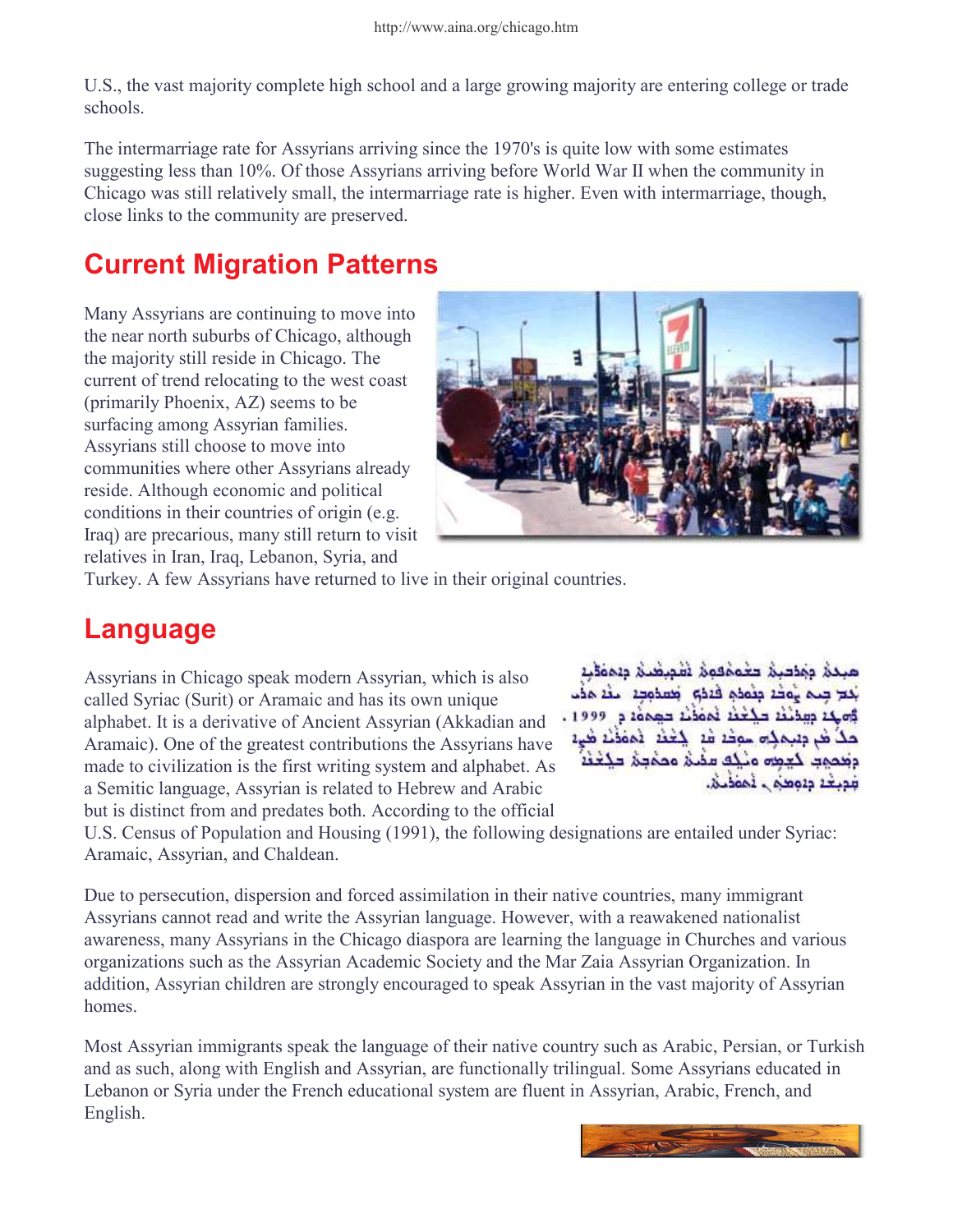## Religion

The Assyrians were the first to accept Christianity in the first century A.D. through Mar Addai (the Apostle Thadeus and his disciple Mari). Despite the subsequent Islamic conquest of the region, the Assyrian Church flourished and its adherents at one time numbered in the millions. Assyrian missionary zeal was unmatched and led to the first Christian missions to China, Japan, and the Philippines. Early on, the Church consisted of two ancient branches, the Church of the East and the Syrian Orthodox Church.

Over time, divisions within these Churches led to other branches including the Chaldean Church, Syrian Catholic Church, Maronite Church (which are all Uniate Rites of the Roman Catholic Church) and the Jacobite Church. With persistent



Western missionary pressure, especially within the past century, numerous Protestant Churches subsequently arose as well.

Today, the Assyrians in general and in Chicago in particular belong to three main Christian sects: the Church of the East, the Chaldean Church, and the Syrian Orthodox Church. The Church of the East has three churches in Chicago (Mar Gewargis, Mar Sargis, and St. John) and one in Bartlett (St. Mary's). The Chaldean Church has two churches in Chicago (Mart Maryam and St. Ephraim). The Syrian Orthodox

Church has one Church in Villa Park (St. John the Baptist). Another recent branch of the Church of the East was formed in resistance to certain reforms. This Ancient Church of the East has an active church in Chicago (Mar Odisho).

The various Protestant branches in Chicago include the Assyrian Evangelical Church, the Assyrian Evangelical Covenant Church, the Assyrian Pentecostal Church, and the Carter Westminister Presbyterian.



#### Important Traditions

The Assyrian identity and awareness entails an inextricably intertwined combination of language, culture, religion, and ethnic heritage. Various cultural life-cycle traditions within the community are passed on from generation to generation and in many ways reflect this awareness.

Regardless of Church adherence, most Assyrians commonly celebrate several distinctive life cycles such as baptism (Mamaduta), engagement (Talibuta or Shirinlikh) and weddings (Khloola). Mourning over death is very passionately expressed, as is a prolonged period of grieving. Several days of visitation to the residence of the deceased or their immediate relatives follow

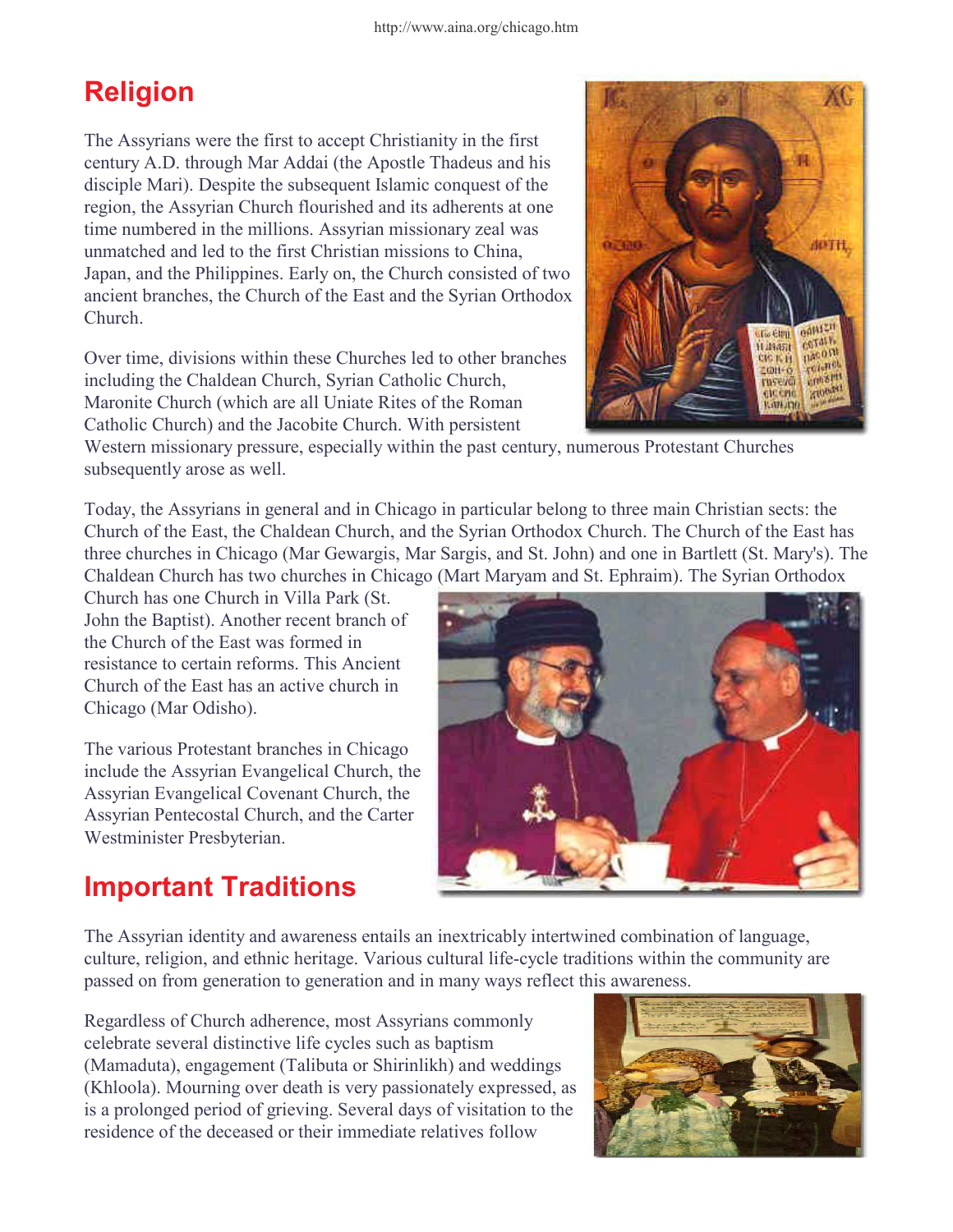funerals. Mourners gather at the funeral to express the sorrow of the grieving family. Funeral visitation, called Basamta d'Risha, literally means "healing the head" and reflects a collective communal expression of respect for the deceased as well as comfort and support for the bereaved remaining relatives. Symbolic of Christ's resurrection, three days following the burial, friends and family revisit the grave. Further commemorations are shared in the community on the seventh and fortieth days, as well as one year after death. Also, immediate relatives of the deceased observe a one year period of abstinence from celebrations such as formal engagements and weddings.

Like many Middle Eastern communities, Assyrians are quite gregarious and place great emphasis on hospitality towards Assyrian and non-Assyrian visitors.

## Holidays and Special Events

The Assyrian New Year is celebrated on April 1st, Kha B'Nissan. An annual parade down King Sargon Blvd (Western Avenue) between Peterson and Pratt has been organized over the previous several years. As of April 1, 1997, the Assyrian Calendar will read 6747.

As Christians, Assyrians celebrate the major Christian holidays of Easter and Christmas. Easter is seen as the theologically most important holiday as it commemorates the resurrection of Jesus Christ. Consequently, it is called Eida Gura or big holiday. Christmas, commemorating the birth of Christ, is called Eida Sura or small holiday. Lent is observed with abstaining from meat and dairy products. Good Friday is commemorated as Ruta D'khisha (Friday of mourning). Palm Sunday (Oshana) is also commemorated when Jesus Christ entered Jerusalem the week prior to his crucifixion.

The prophet Jonah's mission to the people of Nineveh, the capital of Assyria, is celebrated by a three day fast, usually in February, and is known as the Rogation of the Ninevites (Ba'oota d'Ninwayeh).

Various Saints' Days are enthusiastically celebrated by many Assyrians. The Sharas are commemorations of anniversaries of saints; they can range from small family gatherings to large community picnics. A sacrificial lamb is prepared in commemoration of the

saint. The sacrificial meal or Ddukhrana is distributed to all present. The most commonly commemorated saints include Mart Maryum (St. Mary), Mar Gewargis (St. George), Mar Zaia, Mar Odisho, Mar Bishu, Mar Sliwa, Solten Madu, and Mar Pithyu.

Nusardil is an Assyrian holiday that symbolizes the baptismal water rite and is connected to the ancient Assyrian ritual commemorating the autumnal equinox. On this day, Assyrians ritualistically throw water upon each other in celebration of baptism. In 1997, Nusardil will be celebrated on July 6th.

Kaloo Soolaka (ascension of the bride) is celebrated 40 days after Easter and commemorates the day Christ ascended to heaven. Young girls are adorned in bridal apparel and go from house to house collecting treats. The girls are symbolic



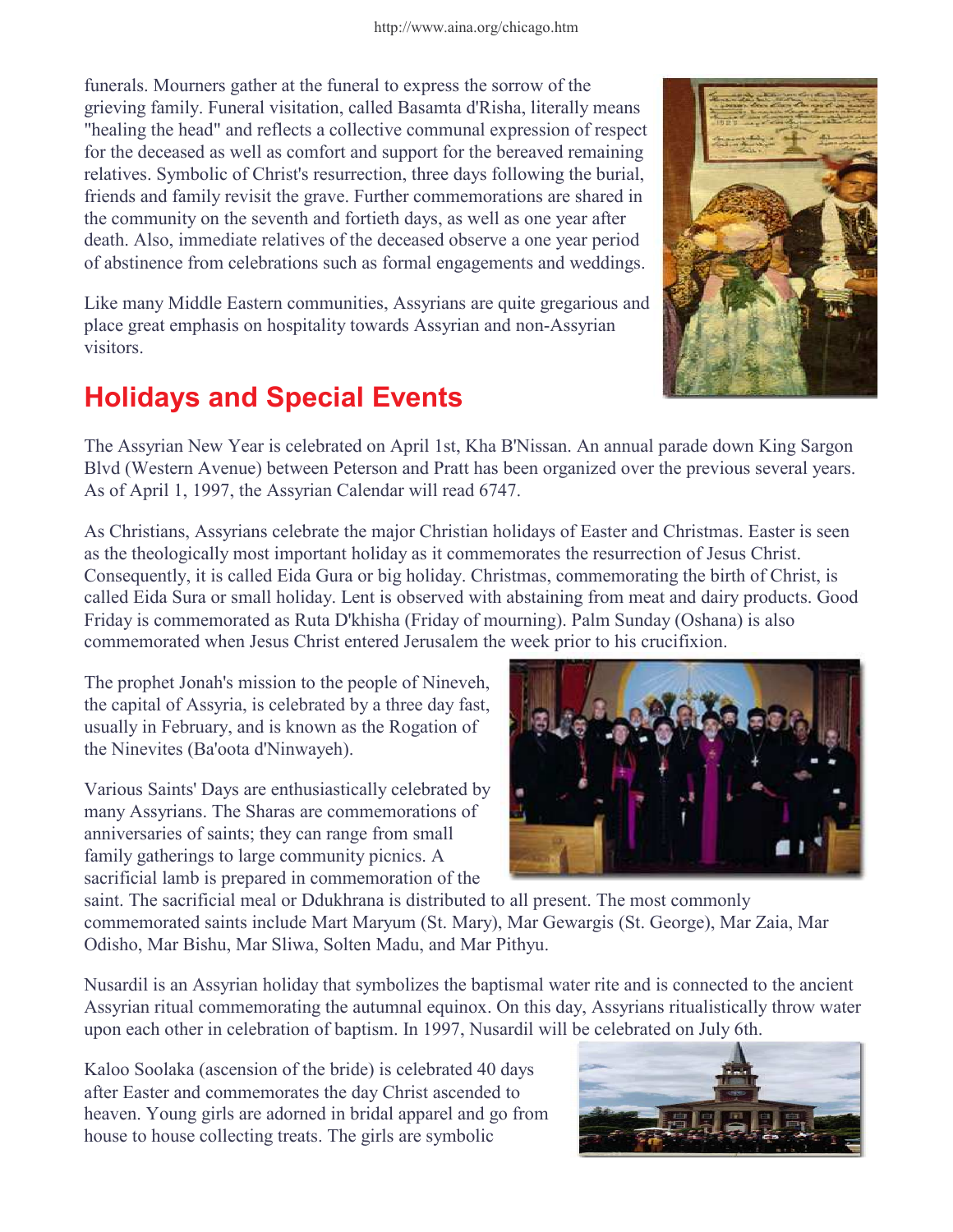representations of the House of God. The holiday is meant to celebrate the separation of the "bride" (church) from her Lord Jesus Christ when he departed for heaven.

Somikah is observed 25 days before Christmas (Eida Sura) and 50 days before Easter (Eida Gura). During this holiday individuals of all ages dress in costumes and go from home to home singing traditional songs and acting out mini plays for their observers. The purpose is to serve as a reminder to all that the religious fast is to begin the following day.

Assyrian history is noteworthy as much for the seemingly unending massacres and genocides against the Assyrian people



as it is for the brilliant contributions to civilization. Assyrian Martyrs' Day (Shawwa b'Tabakh) is a special holiday that is commemorated on August 7th in remembrance of all Assyrians persecuted throughout history on account of their religion and heritage. Although August 7th, 1933 is the day when Assyrians were massacred in Simele, Iraq, Assyrians Martyrs Day remembers all massacres and genocides including that of 1915 when three-quarters of the Assyrian population was massacred by Ottoman Turks and Kurds along with 1.5 million Armenians.

## Foods for Special Occasions

The Assyrian diet is primarily a Middle Eastern and Mediterranean diet. There are regional differences reflecting influences from the countries of origin of the various Assyrians. Typical dishes include kabob, rice dishes with various meat and vegetable stews (Shorwa); different forms of cracked wheat or rice shells stuffed with meat (Kuba); and lamb, poultry, and fish dishes. Dolma or Yiprakhe is prepared by stuffing grapevine leaves, zucchini, eggplant, tomatoes, bell peppers, and onions with ground or chopped meat, spices and vegetables.

For special, usually religious occasions, Harisa is prepared consisting of wheat cooked with lamb meat and butter. Girdu is also prepared for special occasions and consists of rice and yogurt topped with melted butter.

Other foods include, Kadeh and Kilecheh, Reesheh w'Aqleh, Jajiroon, Kashka, Niskeh, Boushala, Shargooma, Sarpidoe, Khweesa, Dikhwa, Martookha, Kipteh, Gurgur, Katleteh, Potato Chep, etc.

## Dietary Restrictions

Besides the dietary restrictions of meat and/or dairy products during certain religious holidays, and Wednesdays and Fridays during the week throughout the year, there are no dietary restrictions on Assyrians.

## Names

Many Assyrians use the names of ancient Assyrian kings, queens, gods, goddesses, and cities. For males, names such as Ashur, Sargon, Nimrod, Ashurbanipal, and Sankheeru are common. For females, names include Shamiram, Sharokin (also for males), Nineveh, Ashurina, Atur (also for males), and Ishtar. Some are named after early Christian Syriac saints such as Zaia, Hurmiz, Ephraim, and Narsai. Biblical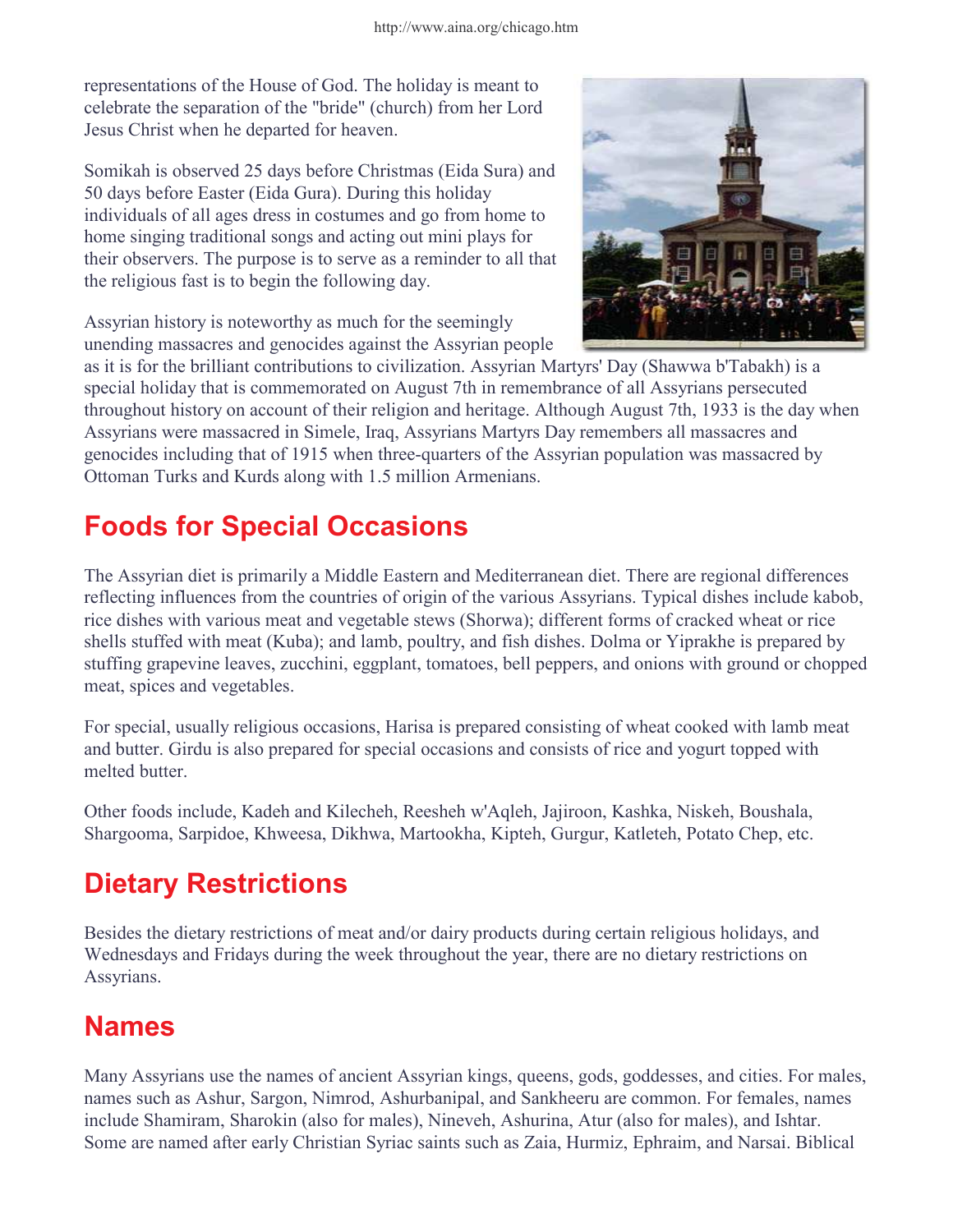names include Esho (Jesus), Maryum (Mary), Yousep (Joseph), Oraham (Abraham), and Yaqo (Jacob). Western names are not excluded, many Assyrians choose European and American names for their children.

As a result of Arabization and assimilation programs, in the past, Assyrians were given only a first name followed by the name of their grandfather as a last name in order to cease the perpetuation of the "Assyrian" family name. Thus, even now, many Assyrian families have last names that appear as first names such as George, Joseph, Michael, Benjamin, Daniel, Esho, Oraham, Yaqo, Nimrod, etc. Some Assyrians were given Arabic or Persian names depending on their country of origin. Not only did this discontinue the family name but replaced them with non-Assyrian names (thus, wiping out the Assyrian identity in this aspect).

#### Major Issues for the Community

Assyrians in the diaspora are primarily concerned with balancing preservation of their distinct Assyrian self-awareness (including language, culture, and religion), with assimilation into mainstream American life. Specifically, the community is concerned about supporting the enhancement of religious, cultural, and educational Assyrian institutions. A major goal of the community is the establishment of a comprehensive Assyrian language school.

With seemingly perennial conflagrations in the Middle East, the Assyrian diaspora are also concerned about the political, economic, and human rights welfare of relatives overseas. Assyrians in Chicago have mobilized fundraising efforts to support Assyrians in distress overseas.

The community gives religious unity (between all Assyrian churches). Efforts to unite all theological branches are zealously carried out.

## Political and Civic Participation

The Assyrian community has become increasingly energized in their political participation. Since many have emigrated from countries where political participation is restricted and Assyrians are disenfranchised, in the U.S. Assyrians have actively taken advantage of the right to vote. In addition, numerous prominent Assyrian leaders have become involved in several different election campaigns. These leaders have mobilized the community on behalf of numerous candidates from both the Democratic and Republican parties. Mayoral, aldermanic, U.S. Representative and Senatorial, Illinois State gubernatorial candidates have enjoyed enthusiastic support from the Assyrian community.

## Links to Homeland

As a whole, the Assyrian community financially supports Assyrian refugees in Jordan, Iraq, Turkey, Greece, Russia, and Georgia as well as other countries. Officially registered charities such as the Assyrian Aid Society have raised funds for food and medicine as well as the building of schools and rehabilitation of Assyrian villages in northern Iraq. Other charities have launched a fundraising campaign for water development projects in Syria. Individually, the vast

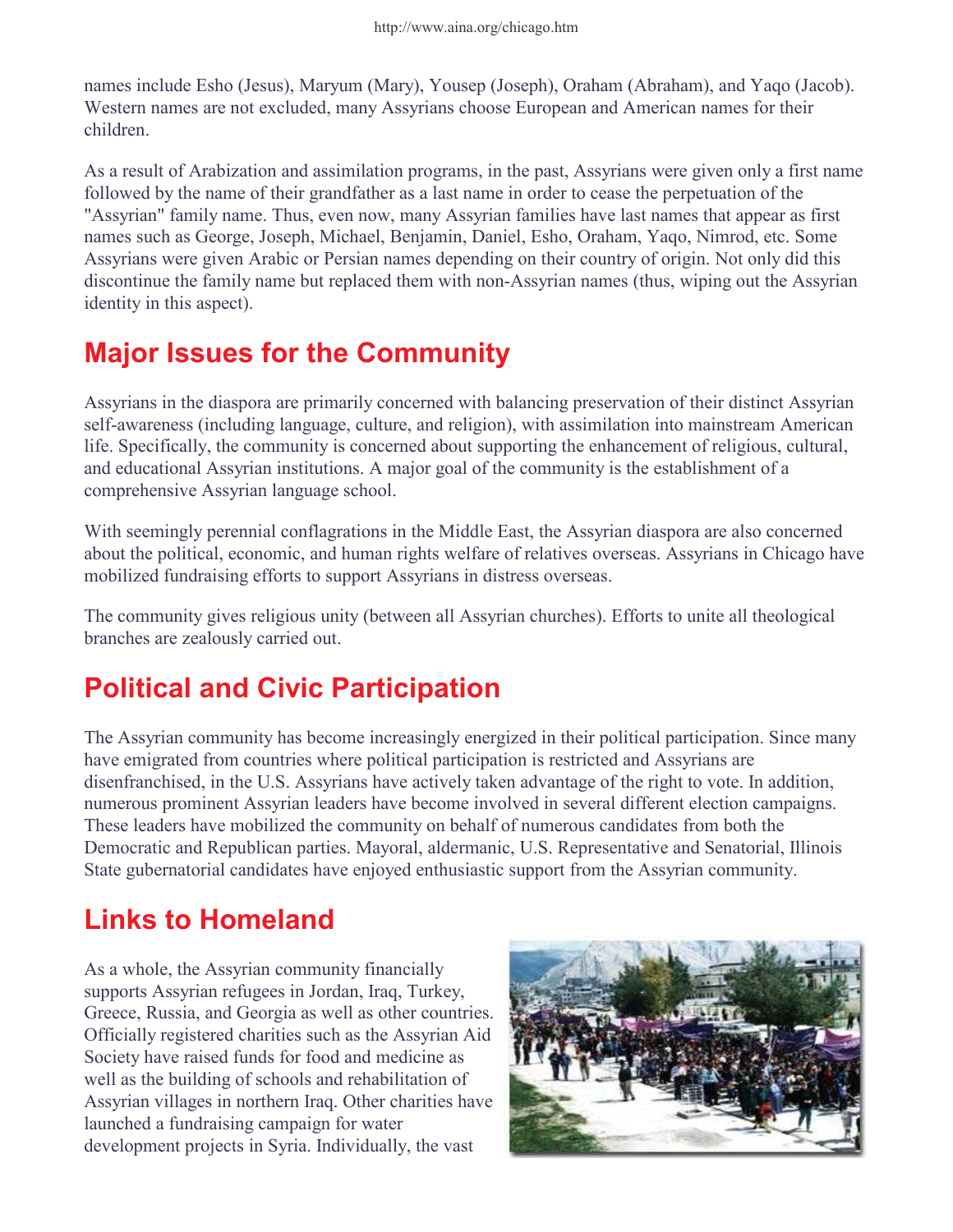majority of Assyrians with relatives remaining overseas send assistance according to their financial ability.



Numerous Assyrian journals and newspapers written in English, Assyrian, Arabic, or other languages such as Nabu Quarterly, Journal of the Assyrian Academic Society, The Assyrian Star, The Voice From the East, Nineveh, Huyodo, Bet-Nahrain, Zenda, Assyrian Quest, Assyrian Sentinal, Aghona, and The Assyrian Guardian among many others, maintain close links amongst the various Assyrian communities internationally. Aside from these publications there exist countless web pages, electronic journals and sites on the superhighway: Society.Culture.Assyrian (newsgroup), Assyria On-line (homepage), Nineveh On-line (homepage), Assyrian Academic Society (homepage), Mar Zaia Assyrian Organization (homepage), Assyrian School Action Committee (homepage), etc.

#### Unique Health Concerns

There is growing concern amongst Assyrian physicians caring for the Assyrian community regarding cigarette smoking in the community. Physicians counseling Assyrian patients often must contend with a fatalistic outlook that diminishes a patientís will to quit smoking. In addition, occasionally poor control of hypertension, heart disease, and diabetes increases morbidity within the community. Moreover, education regarding regular screening for early detection of other illnesses, such as cancer, needs to target the Assyrian community.

Like many immigrant ethnic communities, language and cultural barriers may limit access to adequate health care for some elderly or more recently arrived Assyrians.

#### Myths and Misconceptions

Myth: The most common misconception is that Assyrians are Arabs or Syrians.

Fact: Assyrians are not Arabs, but rather have maintained a continuous and separate identity, language, and culture that predates the Arabization of the Middle East. Until today, the Assyrians speak a distinct modern Assyrian language, Syriac, the language spoken by Jesus Christ. As a Semitic language, the Assyrian language is related to Hebrew and Arabic but predates both. As a people, Assyrians share a history that predates that of any of their neighbors. In addition, whereas most Arabs are Muslim, Assyrians are by definition Christian. Assyrians also share a common history of collective persecution based on their religion, ethnicity, language, and culture. Although some Syrians are Assyrian, Assyrians on the whole are not to be confused with Syrians. Although the name Syria is directly derived from Assyria and the land was once a part of Assyria, most of the people of Syria currently officially maintain a separate Arab identity.

Myth: Assyrians are a religious minority in Iraq.

Fact: Assyrians are an ethnic minority, with a separate language, culture and heritage grounded in Christianity.

#### References

- 1. The Assyrian Tragedy; Anonymous.
- 2. Whither Christian Missions; David Perley.